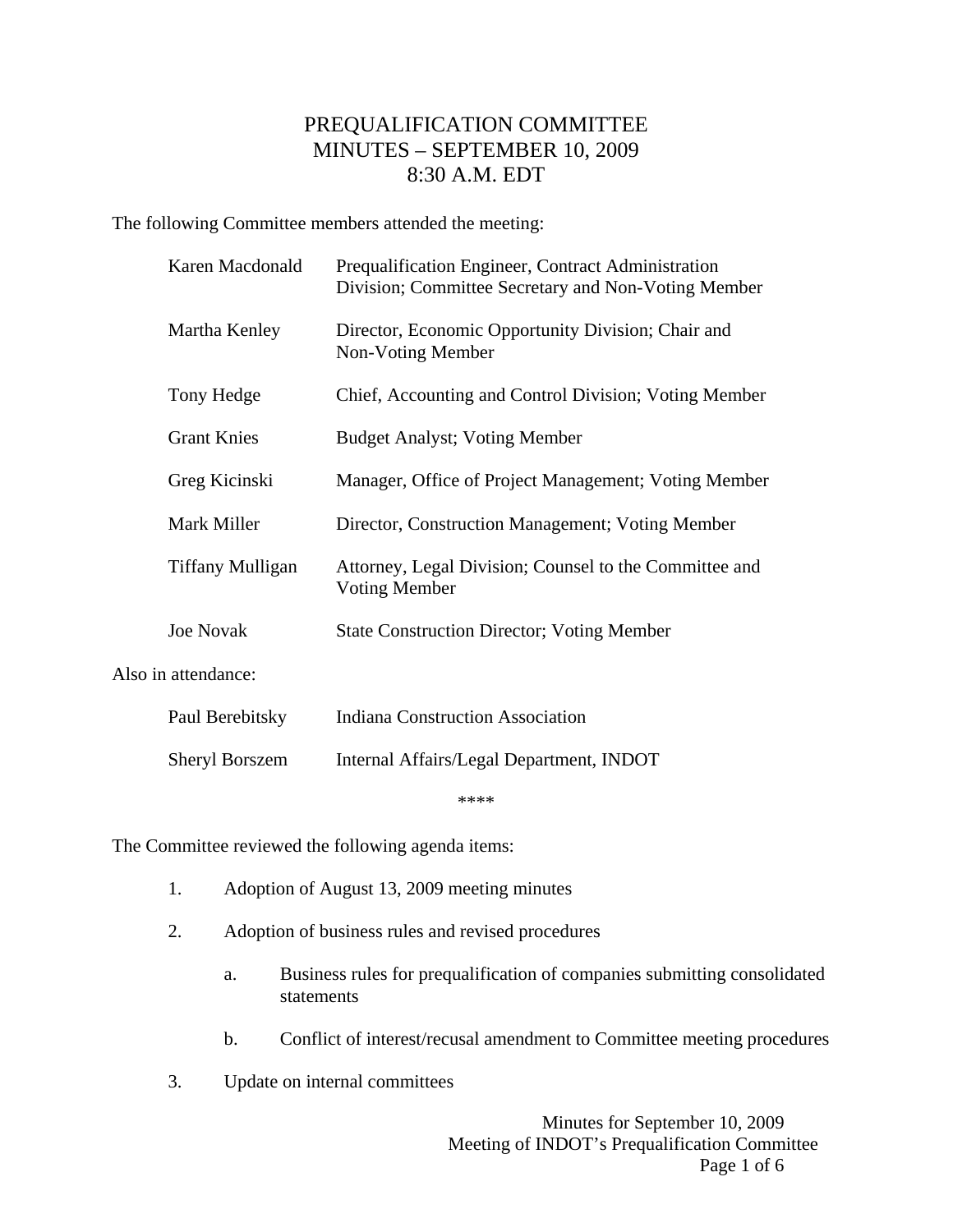## PREQUALIFICATION COMMITTEE MEETING OPEN SESSION SEPTEMBER 10, 2009

 Martha Kenley, Committee Chair, called the meeting to order at 8:33 a.m. EDT. All Committee members were present, with the exception of Jim Stark who did not attend the meeting or send an alternate.

### 1. Adoption of August 13, 2009 meeting minutes

 Martha Kenley called for consideration of the meeting minutes from the August 13, 2009 meeting. Ms. Kenley asked for any comments, additions, or revisions.

 Greg Kicinski moved to adopt the meeting minutes from the August 13, 2009 meeting. Mark Miller seconded the motion. All members voted in favor.

## 2.a Adoption of business rules for prequalification of companies submitting consolidated statements

 Martha Kenley introduced the adoption of business rules for prequalification of companies submitting consolidated statements. Ms. Kenley asked for any comments.

 Tony Hedge suggested not referencing taxpayer ID numbers in the business rules. Mr. Hedge stated the Auditor of the State will no longer be using taxpayer ID numbers as vendor codes with the new changes in PeopleSoft.

 Tony Hedge stated all taxpayer ID numbers, whether social security numbers or not, should be kept confidential.

 Karen Macdonald stated the prequalification section does not use social security numbers for sole proprietors. Ms. Macdonald stated her group currently uses taxpayer ID numbers as the vendor ID number in many cases.

 Karen Macdonald suggested making changes in the future to the proposed business rules when INDOT stops using taxpayer ID numbers as vendor numbers; however, for the time being her group is using taxpayer ID numbers as vendor numbers.

 Paul Berebitsky provided all Committee members with a document with suggested revisions from the Indiana Construction Association. Mr. Berebitsky had two main concerns: first he suggested revisions to the definition of "group;" second he suggested removing the requirement to have company names on vehicles and equipment.

 His first recommendation to change the definition of group was based on his concern that not all groups may consist of a parent and subsidiary. There may be situations where a group consists of two related subsidiaries without the parent.

> Minutes for September 10, 2009 Meeting of INDOT's Prequalification Committee Page 2 of 6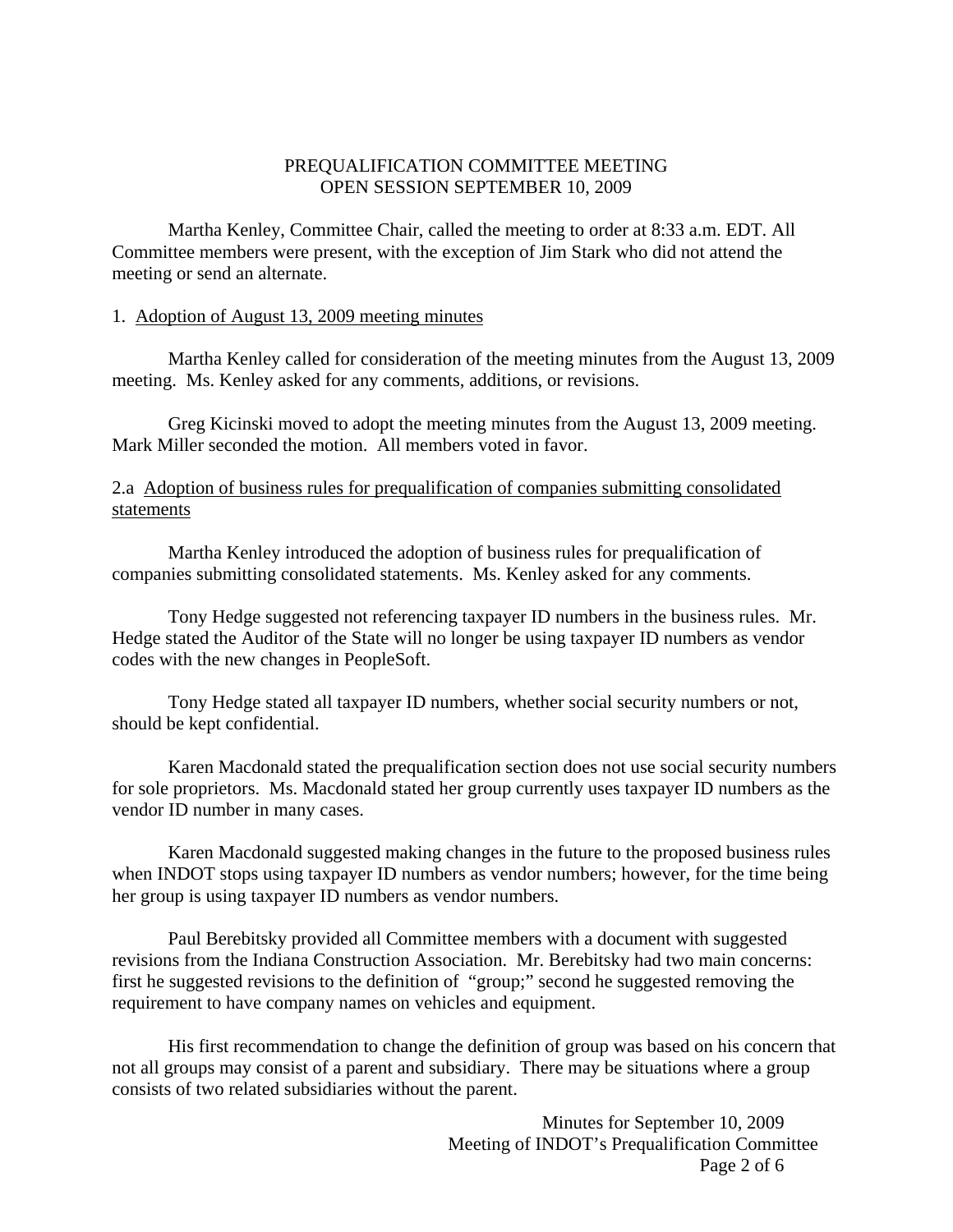His second recommendation to remove the requirement to have company names on vehicles and equipment was based on his concern that it would be difficult for companies to comply with. He explained there was no benefit in having the company name on a vehicle and asked for consideration in deleting the sixth paragraph in the rules.

Martha Kenley asked everyone to take a few minutes to review the suggestions.

 Karen Macdonald suggested withdrawing the item to let Mike Beuchel review and comment because Mr. Beuchel was heavily involved in drafting the rules.

Martha Kenley asked if there were any questions regarding Mr. Berebitsky's suggestions.

 Tony Hedge questioned how often two subsidiaries get prequalified versus two subsidiaries as a joint venture.

 Karen Macdonald stated joint ventures are limited to a particular letting. Ms. Macdonald stated INDOT has prequalified some combinations of companies before.

 Martha Kenley stated the Committee could take these items into consideration and vote at the next meeting.

 Greg Kicinski asked if anyone had any comments that we should discuss during the meeting to facilitate the Committee's consideration of Mr. Berebitsky's suggestions.

 Mark Miller stated that Mr. Berebitsky's suggestions in paragraph 5 under "Prequalification as a Group" were too vague. He stated the original language is more specific because it references what the company is prequalified for.

 Mark Miller stated the Committee should not change vendor ID to taxpayer ID in light of Mr. Hedge's earlier comments.

 Tiffany Mulligan stated Mr. Berebitsky's first request has merit and should definitely be considered.

 Tiffany Mulligan stated Mr. Berebitsky's second request may cause concern for the district Equal Employment Opportunity (EEO) Officers. The EEO Officers have expressed concern in the past over not knowing who the contractors are working for when they show up on the job site. Ms. Mulligan questioned whether it's appropriate to strike the language regarding identification of equipment from the rules.

 Mark Miller stated he understood why INDOT wants this requirement. Mr. Miller stated there is no way to tell if the subcontractor is unauthorized when they show up, until the contractor provides certified payrolls to the EEO Officers, which may be some time after the work has started.

> Minutes for September 10, 2009 Meeting of INDOT's Prequalification Committee Page 3 of 6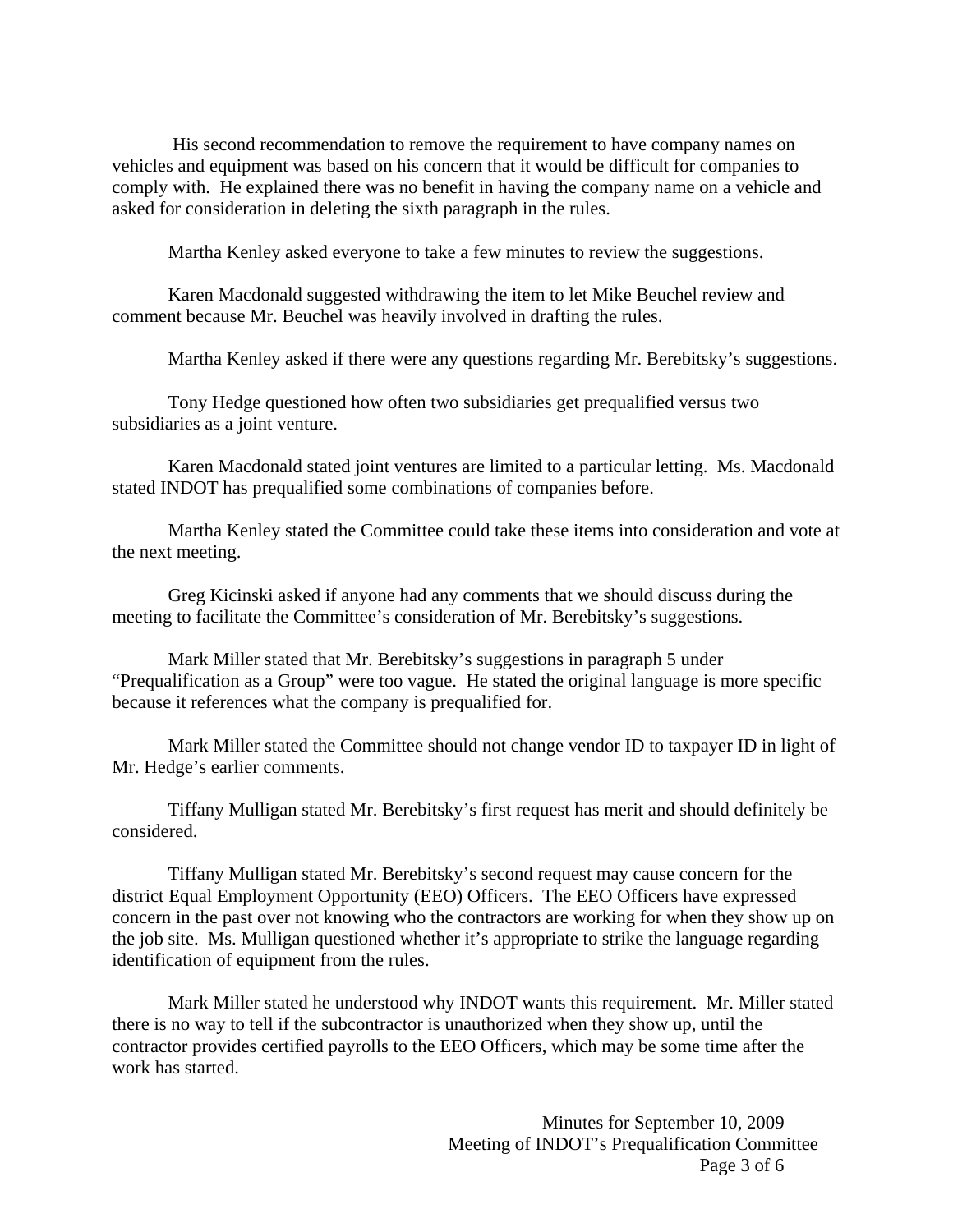Greg Kicinski stated the language should stay as originally written.

Martha Kenley asked if there were any questions and stated more time was needed for review.

 Tiffany Mulligan stated she was concerned about striking the notification to the EEO Officers.

 Tiffany Mulligan asked Paul Berebitsky for an electronic version of the document with his suggested changes and stated she would forward the document to other Committee members for comments.

 Martha Kenley stated she would forward any questions and comments from the Committee to Paul Berebitsky.

 Martha Kenley called for a motion to postpone voting on the business rules to give Committee members time to further consider the rules.

Mark Miller so moved. Joe Novak seconded the motion. All members voted in favor.

#### 2.b. Adoption of conflict of interest/recusal amendment to Committee meeting procedures

 Martha Kenley introduced the revised prequalification procedures and the proposed recusal amendment.

 Tiffany Mulligan stated that in addition to the proposed recusal amendment, the State Ethics Code applies to all state employees. Ms. Mulligan stated that among other things, the Ethics Code prevents members from participating in a decision or vote if they have a financial interest in that decision or vote.

 Tiffany Mulligan stated the proposed amendment only requires members to recuse themselves from a vote if they were personally and substantially involved in the issue. They would not have to recuse themselves if someone they work with was involved in the issue or if they had only minimal involvement with the issue.

 Tony Hedge questioned the last sentence regarding the proposal of the Committee Chair designating alternates to vote. As written, it limits the Committee Chair to designate alternates only when necessary to have a quorum.

 Martha Kenley stated the Committee Chair should not designate an alternate when a member does not vote for reasons other than a conflict of interest. Ms. Kenley stated it should be the decision of the member to designate an alternate in these cases.

 Tony Hedge stated the member might not be able to appoint an alternate when he or she has a conflict of interest even when there is no question of having a quorum, and the Committee

> Minutes for September 10, 2009 Meeting of INDOT's Prequalification Committee Page 4 of 6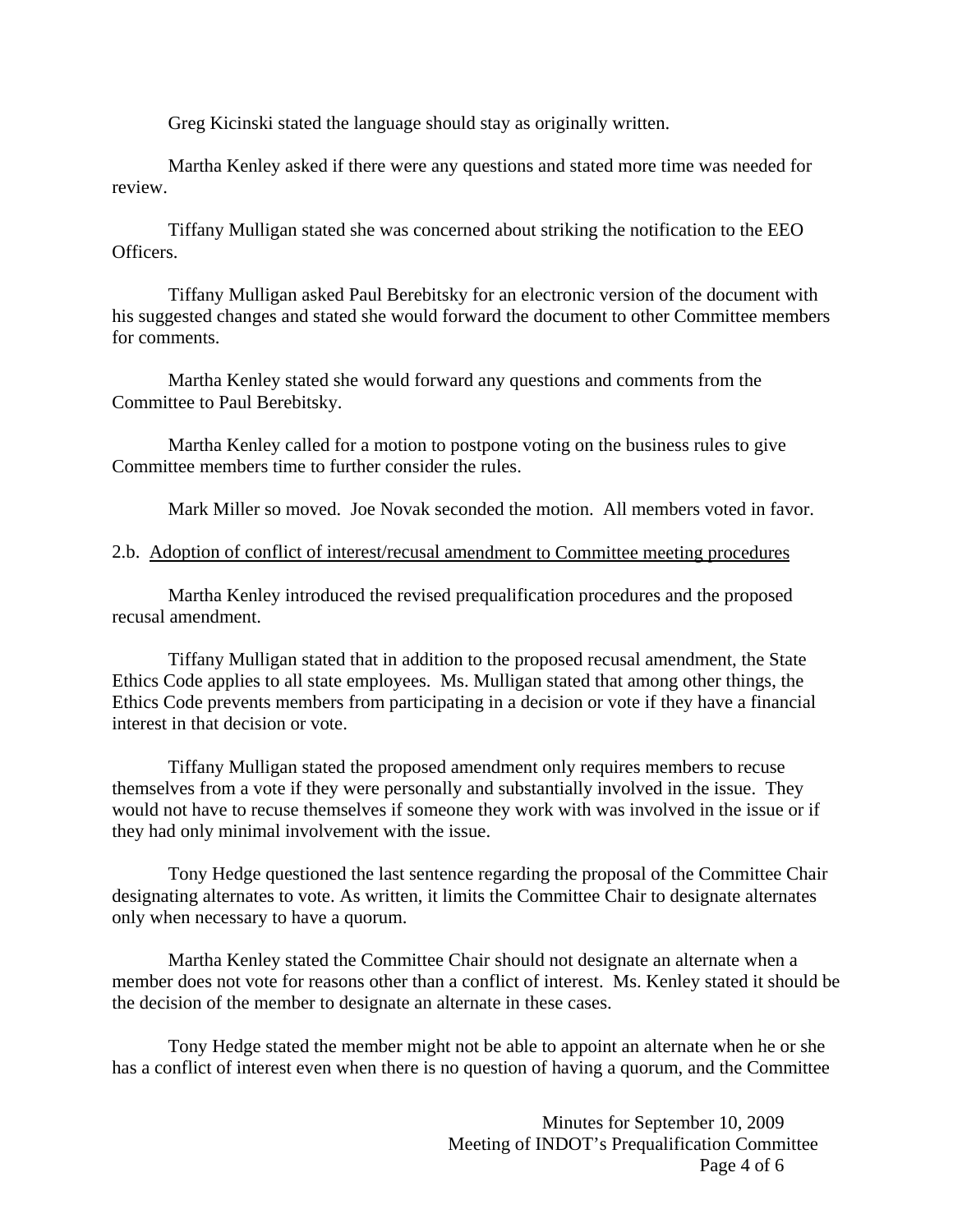Chair might want to appoint an alternate. Mr. Hedge stated his concern that the procedures might be too restrictive.

Mark Miller agreed with Tony Hedge.

 Martha Kenley stated that she does not believe the Chair should appoint alternates unless a quorum is not possible because of the number of members who might have to recuse themselves due to conflicts of interest. She stated the Commissioner appointed the membership of the Committee, and the Chair does not have the authority to change the makeup of the Committee.

 Tiffany Mulligan agreed and stated that the Chair should appoint alternates to vote only in rare circumstances when the Committee is unable to conduct business without the Chair appointing alternates.

 Greg Kicinski stated in cases where a member cannot vote for reasons other than a conflict of interest, it should be the decision of the member if they want someone to vote in their place and not the decision of the Chair.

 Martha Kenley stated if the Committee could not function, then she would appoint alternates.

 Tony Hedge stated he could accept the language as written after the discussion and explanation.

Martha Kenley called for a motion to adopt the conflict of interest/recusal amendment.

 Tiffany Mulligan moved to adopt the conflict of interest/recusal amendment. Greg Kicinski seconded. All members voted in favor.

3. Update on internal committees

 Martha Kenley stated the internal consultant subcommittee held a meeting last week, and those in attendance included Karen Macdonald, Jim Stark, Bob Snider and Jeff Clanton.

 Martha Kenley stated the subcommittee proposed options on how to bring consultants before the Prequalification Committee for disciplinary action. The subcommittee plans to start by amending the Consultant Prequalification Manual to allow for Prequalification Committee consideration of a consultant's prequalification status. It also plans to create a form for evaluating consultant performance. The subcommittee may consider promulgating rules in the future, but this is a lengthy process.

Greg Kicinski raised questions regarding the evaluation form.

Karen Macdonald stated Jeff Clanton is revising the evaluation form.

 Minutes for September 10, 2009 Meeting of INDOT's Prequalification Committee Page 5 of 6